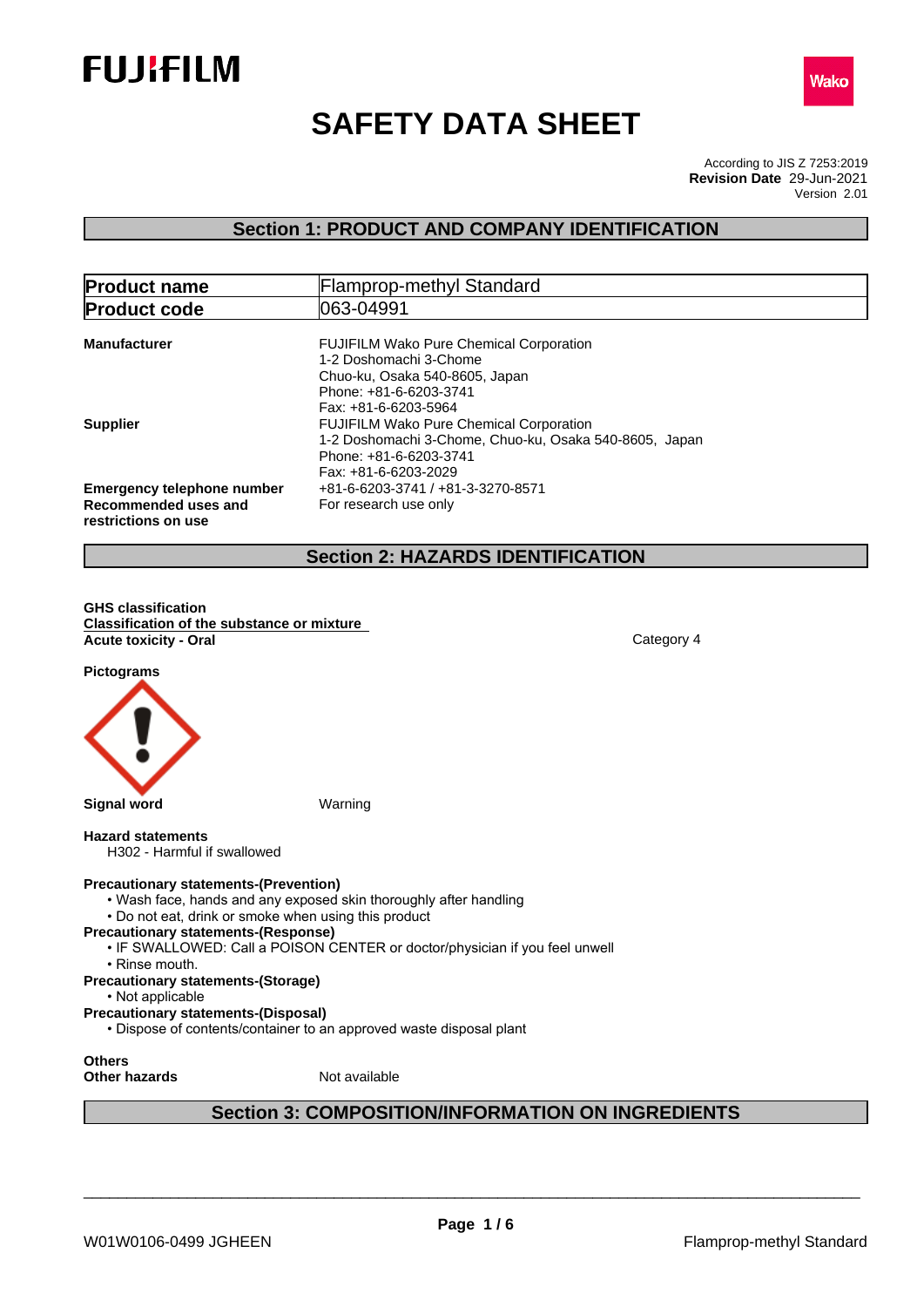#### **Single Substance or Mixture** Substance

**Formula** C17H15ClFNO3

| <b>Chemical Name</b>      | Weight-% | <b>Molecular weight</b> | <b>ENCS</b> | <b>ISHL No.</b> | CAS RN     |
|---------------------------|----------|-------------------------|-------------|-----------------|------------|
| IN-Benzovl-N-(3-chloro-41 | 95.0     | 335.76                  | N/A         | N/A             | 52756-25-9 |
| -fluorophenyl)-DL-alanin  |          |                         |             |                 |            |
| emethyl ester             |          |                         |             |                 |            |

**Impurities and/or Additives**: Not applicable

### **Section 4: FIRST AID MEASURES**

#### **Inhalation**

Remove to fresh air. If symptoms persist, call a physician.

#### **Skin contact**

Wash off immediately with soap and plenty of water. If symptoms persist, call a physician.

#### **Eye contact**

IF IN EYES: Rinse cautiously with water for several minutes. Remove contact lenses, if present and easy to do. Continue rinsing. Immediate medical attention is required.

# **Ingestion**

Rinse mouth. Never give anything by mouth to an unconscious person. Call a physician or poison control center immediately. Do not induce vomiting without medical advice.

#### **Protection of first-aiders**

Use personal protective equipment as required.

## **Section 5: FIRE FIGHTING MEASURES**

#### **Suitable extinguishing media**

Water spray (fog), Carbon dioxide (CO2), Foam, Extinguishing powder, Sand

### **Unsuitable extinguishing media**

No information available

### **Specific hazards arising from the chemical product**

Thermal decomposition can lead to release of irritating and toxic gases and vapors.

#### **Special extinguishing method**

# No information available

# **Special protective actions for**

### **fire-fighters**

Use personal protective equipment as required.Firefighters should wear self-contained breathing apparatus and full firefighting turnout gear.

### **Section 6: ACCIDENTAL RELEASE MEASURES**

#### **Personal precautions, protective equipment and emergency procedures**

For indoor, provide adequate ventilation process until the end of working. Deny unnecessary entry other than the people involved by, for example, using a rope. While working, wear appropriate protective equipments to avoid adhering it on skin, or inhaling the gas. Work from windward, and retract the people downwind.

#### **Environmental precautions**

To be careful not discharged to the environment without being properly handled waste water contaminated.

### **Methods and materials for contaminent and methods and materials for cleaning up**

Sweep up and gather scattered particles, and collect it in an empty airtight container.

#### **Recoverly, neutralization**

#### No information available

#### **Secondary disaster prevention measures**

Clean contaminated objects and areas thoroughly observing environmental regulations.

# **Section 7: HANDLING AND STORAGE**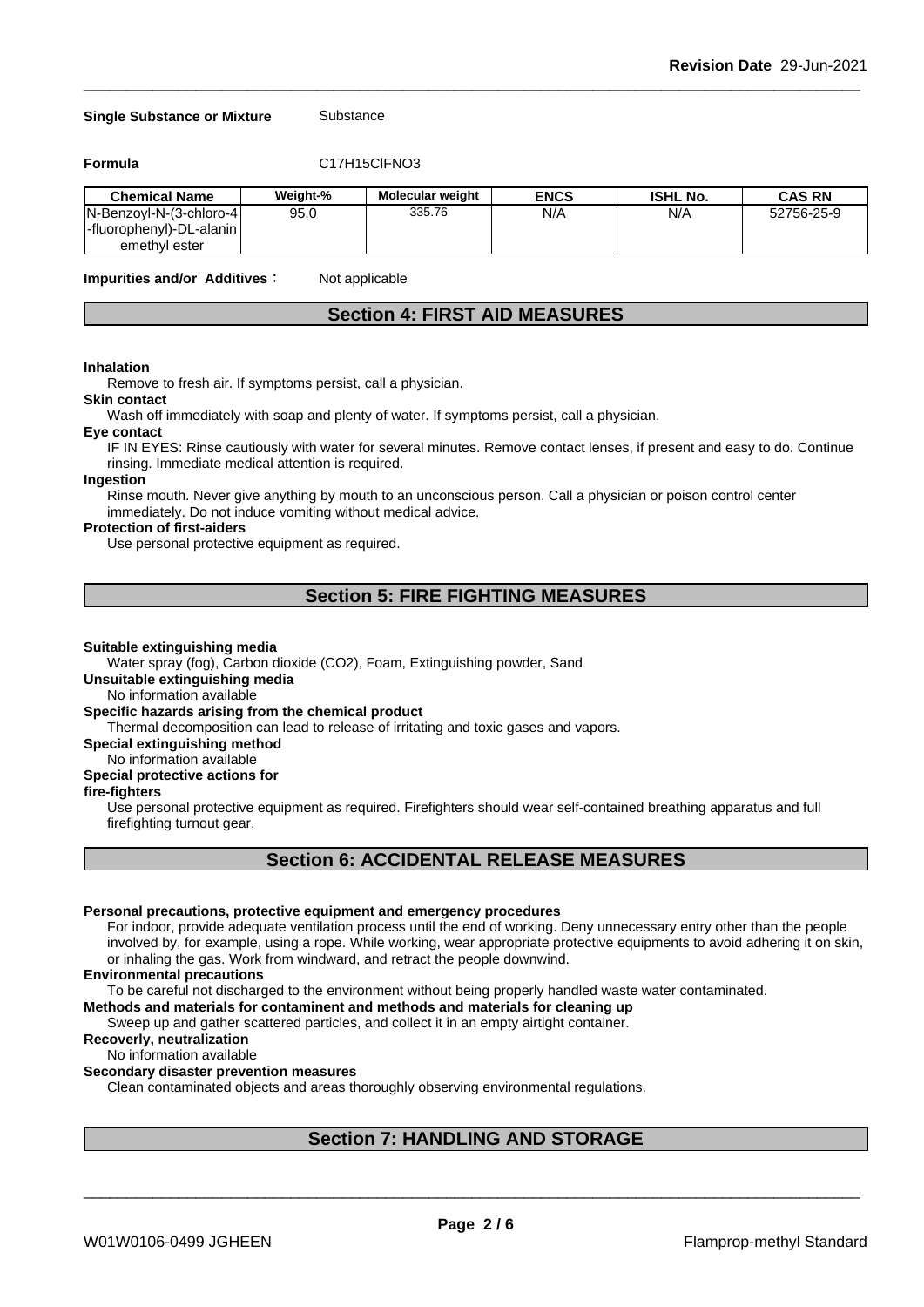**Technical measures** Avoid contact with strong oxidizing agents. Use with local exhaust ventilation. **Precautions** Do not rough handling containers, such as upsetting, falling, giving a shock, and dragging. Prevent leakage, overflow, and scattering. Not to generate steam and dust in vain. Seal the container after use. After handling, wash hands and face, and then gargle. In places other than those specified, should not be smoking or eating and drinking. Should not be brought contaminated protective equipment and gloves to rest stops. Deny unnecessary entry of non-emergency personnel to the handling area. **Safety handling precautions** Avoid contact with skin, eyes or clothing. Use personal protective equipment as required.**Storage Safe storage conditions Storage conditions** Keep container protect from light tightly closed. Store in a cool (2-10 °C) place.<br>Safe packaging material Glass **Safe packaging material Incompatible substances** Strong oxidizing agents **Section 8: EXPOSURE CONTROLS/PERSONAL PROTECTION Engineering controls** In case of indoor workplace, seal the source or use a local exhaust system. Provide the safety shower facility, and handand eye-wash facility. And display their position clearly. **Exposure limits** This product, as supplied, does not contain any hazardous materials with occupational exposure limits established by the region specific regulatory bodies. **Personal protective equipment**<br>**Respiratory protection** Dust mask

**Respiratory** protection

**Handling** 

**Hand protection** Protection gloves **General hygiene considerations**

**Eye protection** protective eyeglasses or chemical safety goggles Skin and body protection Long-sleeved work clothes, protective boots

Handle in accordance with good industrial hygiene and safety practice.

# **Section 9: PHYSICAL AND CHEMICAL PROPERTIES**

| <b>Form</b>                                            |                                                                               |
|--------------------------------------------------------|-------------------------------------------------------------------------------|
| Color                                                  | White - pale grayish purple or pale brown                                     |
| Appearance                                             | crystalline powder - powder or mass                                           |
| Odor                                                   | No data available                                                             |
| <b>Melting point/freezing point</b>                    | No data available                                                             |
| Boiling point, initial boiling point and boiling range | 82 °C                                                                         |
| <b>Flammability</b>                                    | No data available                                                             |
| <b>Evaporation rate:</b>                               | No data available                                                             |
| Flammability (solid, gas):                             | No data available                                                             |
| Upper/lower flammability or                            |                                                                               |
| explosive limits                                       |                                                                               |
| Upper:                                                 | No data available                                                             |
| Lower:                                                 | No data available                                                             |
| <b>Flash point</b>                                     | No data available                                                             |
| Auto-ignition temperature:                             | No data available                                                             |
| Decomposition temperature:                             | No data available                                                             |
| рH                                                     | No data available                                                             |
| Viscosity (coefficient of viscosity)                   | No data available                                                             |
| <b>Dynamic viscosity</b>                               | No data available                                                             |
| <b>Solubilities</b>                                    | Ethanol and acetone: soluble . water: practically insoluble, or<br>insoluble. |
| n-Octanol/water partition coefficient: (log Pow)       | No data available                                                             |
| Vapour pressure                                        | No data available                                                             |
| <b>Specific Gravity / Relative density</b>             | No data available                                                             |
| Vapour density                                         | No data available                                                             |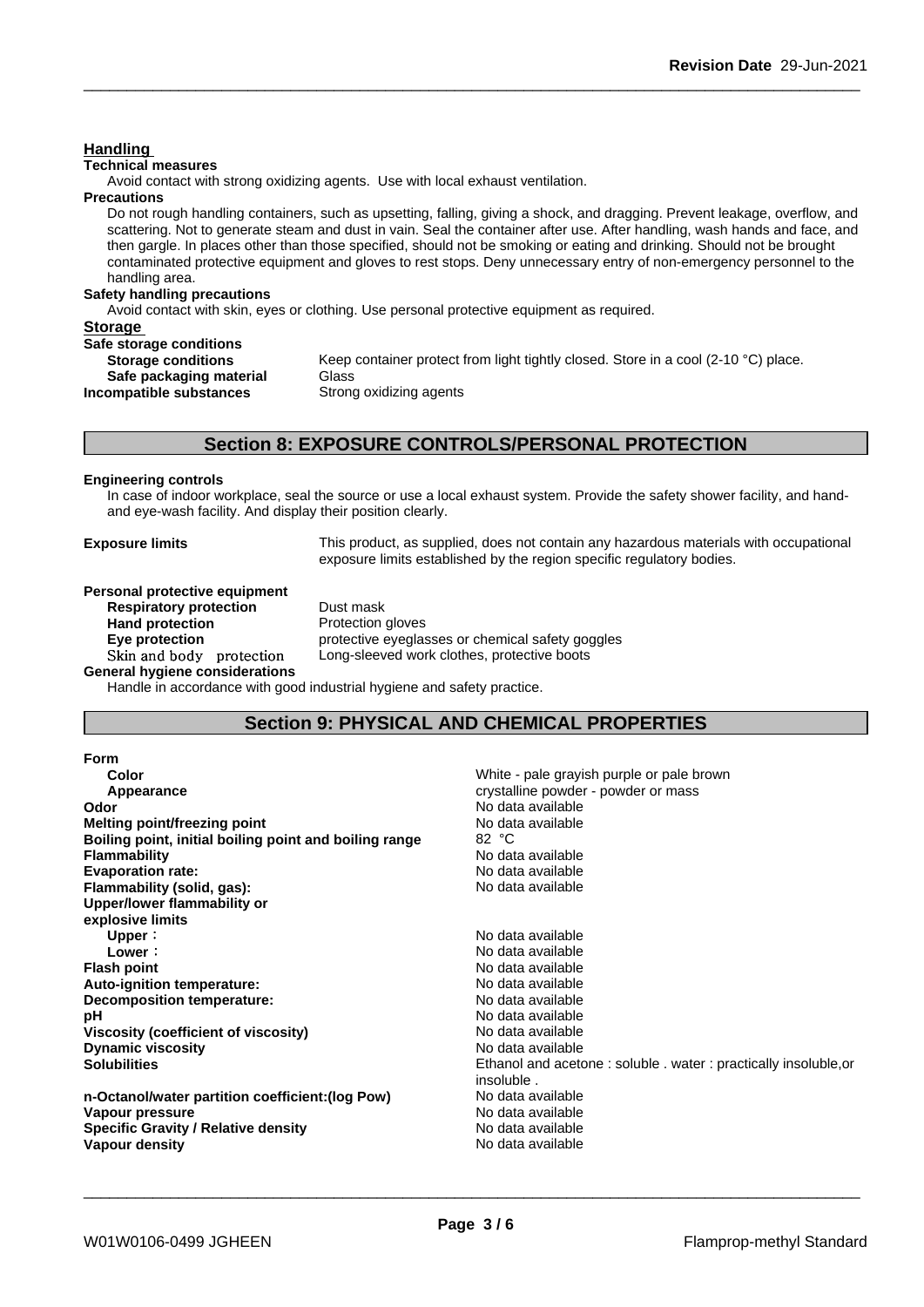#### **Particle characteristics** No data available

# **Section 10: STABILITY AND REACTIVITY**

#### **Stability**

#### **Reactivity** No data available **Chemical stability** May be altered by light. **Hazardous reactions** None under normal processing **Conditions to avoid** Extremes of temperature and direct sunlight **Incompatible materials** Strong oxidizing agents **Hazardous decomposition products** Carbon monooxide (CO), Carbon dioxide (CO2), Nitrogen oxides (NOx), Halides

## **Section 11: TOXICOLOGICAL INFORMATION**

| <b>Acute toxicity</b>          |                  |                     |                        |
|--------------------------------|------------------|---------------------|------------------------|
| <b>Chemical Name</b>           | Oral LD50        | Dermal LD50         | <b>Inhalation LC50</b> |
| N-Benzoyl-N-(3-chloro-4-fluoro | 1200 mg/kg (Rat) | $>$ 294 mg/kg (Rat) | N/A                    |
| phenyl)-DL-alaninemethyl       |                  |                     |                        |
| ester                          |                  |                     |                        |

| <b>Skin irritation/corrosion</b>  | No data available |
|-----------------------------------|-------------------|
| Serious eye damage/ irritation    | No data available |
| Respiratory or skin sensitization | No data available |
| Reproductive cell mutagenicity    | No data available |
| Carcinogenicity                   | No data available |
| <b>Reproductive toxicity</b>      | No data available |
| <b>STOT-single exposure</b>       | No data available |
| <b>STOT-repeated exposure</b>     | No data available |
| <b>Aspiration hazard</b>          | No data available |

### **Section 12: ECOLOGICAL INFORMATION**

|  | ECOLOXICITY |  |
|--|-------------|--|
|  |             |  |

**Ecotoxicity No information available** 

**Other data** No data available

**Persistence and degradability** No information available<br>**Bioaccumulative potential** No information available **Bioaccumulative potential<br>Mobility in soil No information available**<br>**No information available Hazard** to the ozone layer

# **Section 13: DISPOSAL CONSIDERATIONS**

#### **Waste from residues**

Disposal should be in accordance with applicable regional, national and local laws and regulations.

# **Contaminated container and contaminated packaging**

Disposal should be in accordance with applicable regional, national and local laws and regulations.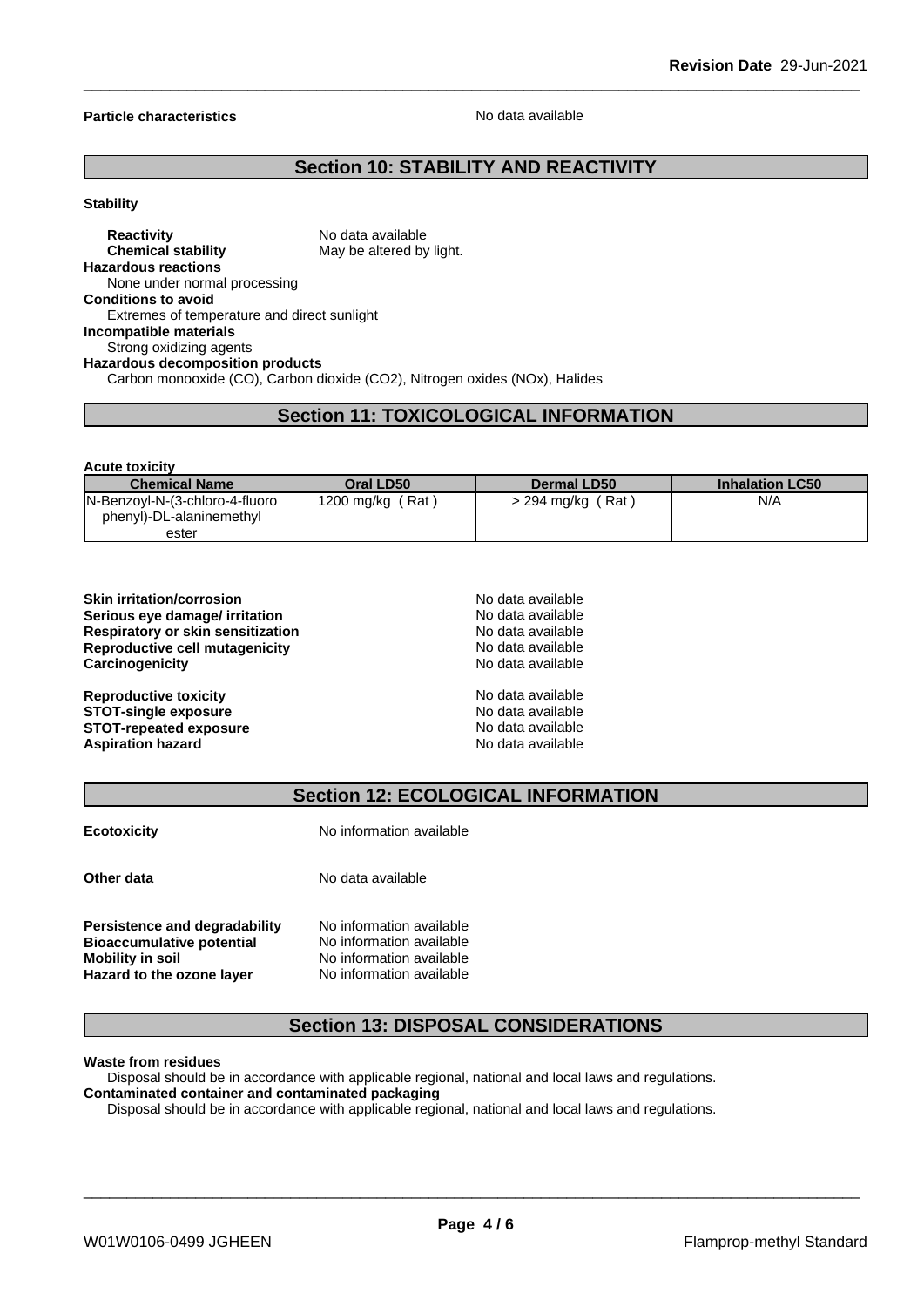# **Section 14: TRANSPORT INFORMATION**

| <b>ADR/RID</b><br><b>UN number</b><br>Proper shipping name:<br><b>UN classfication</b><br><b>Subsidiary hazard class</b><br>Packing group     | Not regulated  |
|-----------------------------------------------------------------------------------------------------------------------------------------------|----------------|
| <b>Marine pollutant</b>                                                                                                                       | Not applicable |
| <b>IMDG</b><br>UN number<br>Proper shipping name:<br><b>UN classfication</b><br><b>Subsidiary hazard class</b><br>Packing group               | Not regulated  |
| <b>Marine pollutant (Sea)</b><br>Transport in bulk according to No information available<br>Annex II of MARPOL 73/78 and<br>the IBC Code      | Not applicable |
| <b>IATA</b><br><b>UN number</b><br>Proper shipping name:<br><b>UN classfication</b><br><b>Subsidiary hazard class</b><br><b>Packing group</b> | Not regulated  |
| <b>Environmentally Hazardous</b><br><b>Substance</b>                                                                                          | Not applicable |

**Section 15: REGULATORY INFORMATION**

| <b>EINECS/ELINCS</b>                                 | Listed         |
|------------------------------------------------------|----------------|
| <b>TSCA</b>                                          |                |
|                                                      |                |
| Japanese regulations                                 |                |
| <b>Fire Service Act</b>                              | Not applicable |
| <b>Poisonous and Deleterious</b>                     | Not applicable |
| <b>Substances Control Law</b>                        |                |
| Industrial Safety and Health Act Not applicable      |                |
| Regulations for the carriage                         | Not applicable |
| and storage of dangerous                             |                |
| goods in ship                                        |                |
| <b>Civil Aeronautics Law</b>                         | Not applicable |
| <b>Pollutant Release and Transfer Not applicable</b> |                |
| <b>Register Law</b>                                  |                |
| <b>Export Trade Control Order</b>                    | Not applicable |
|                                                      |                |

**International Inventories**

# **Section 16: OTHER INFORMATION**

| Key literature references and | NITE: National Institute of Technology and Evaluation (JAPAN)                   |
|-------------------------------|---------------------------------------------------------------------------------|
| sources for data etc.         | http://www.safe.nite.go.jp/japan/db.html                                        |
|                               | <b>IATA dangerous Goods Regulations</b>                                         |
|                               | RTECS: Registry of Toxic Effects of Chemical Substances                         |
|                               | Japan Industrial Safety and Health Association GHS Model SDS                    |
|                               | Dictionary of Synthetic Oraganic Chemistry, SSOCJ, Koudansha Scientific Co.Ltd. |
|                               | Chemical Dictionary, Kyouritsu Publishing Co., Ltd.                             |
|                               | etc                                                                             |

#### **Disclaimer**

This SDS is according to JIS Z 7253: 2019. The information provided in this Safety Data Sheet is correct to the best of our knowledge, information and belief at the date of its publication. The information given is designed only as a guidance for safe